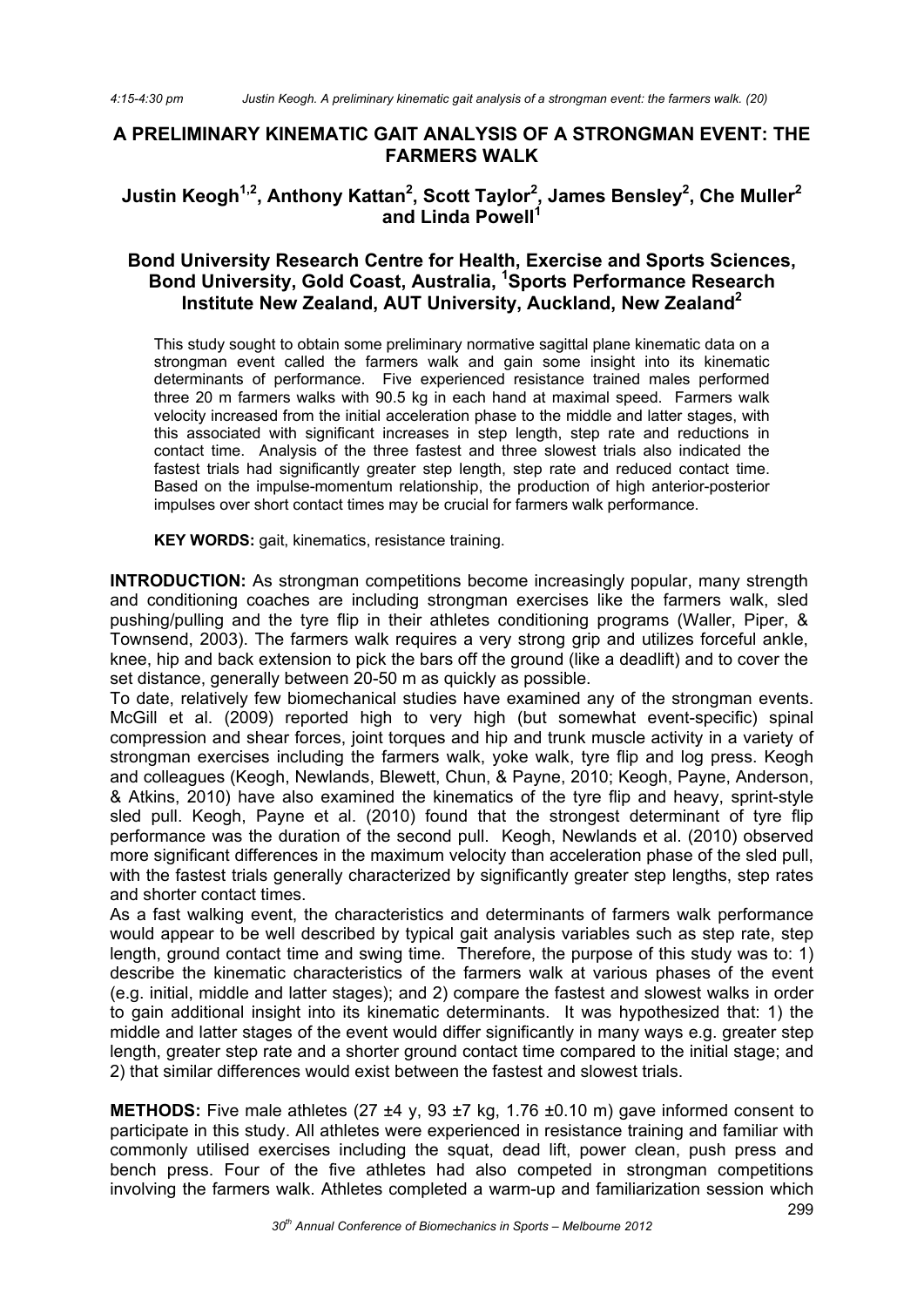consisted of some sub-maximal sets of deadlifts and lighter farmers walks for approximately 15-20 minutes. After this was completed, each athlete performed three trials of the farmers walk with 90.5 kg in each hand over a distance of 20 m, with a 3 minute rest period between each trial. All trials were timed by stopwatch from the moment all of the plates left the ground, until the front of the farmer's bars crossed the finish line. The aim of each trial was to complete the 20 m course as quickly as possible. Kinematic variables were recorded in the sagittal plane using three digital video cameras (Sony, PAL, 50 Hz, 1/1000s) that were positioned 0.8m above the ground. The cameras were positioned at the start, middle and finish of the 20 m course to have a field of view of 3 m, so that they covered the 0-3 m, 8.5- 11.5 m and 17-20 m portions of the 20 m course, respectively. Two linear kinematic (average velocity and step length), three temporal (step rate, ground contact time and swing time) and three segment/joint angle (thigh, knee and ankle) variables were calculated for all full steps recorded by each camera. The thigh angle was measured in relation to the vertical axis, whille the knee and ankle were relative (joint) angles. All angles were recorded at foot-strike and toe-off (Figure 1). A general measure of the range of motion (ROM) of these joint/segments was obtained by subtracting the angle at toe-off from that at foot-strike.

**Figure 1: Pictorial representation of the three angles measured in the farmers walk. The top row from left to right depicts the ankle, knee and hip angles at foot-strike and the bottom row** 



**the same angles at toe-off.**

Means and standard deviations were calculated for all variables across all trials and for the three fastest and slowest trials. One-way ANOVAs were used to compare the kinematics at each of the three stages across all trials and for the fastest vs slowest trials. Gabriel posthoc tests were used where needed to determine the location of the significant differences. All statistical analyses were conducted using SPSS ver 18.0, with statistical significance set at p<0.05.

**RESULTS:** Table 1 highlights the differences in the kinematic variables across the three stages of the 20 m farmers walk  $(8.25 \pm 1.05 \text{ s})$ . Average velocity, step length and step rate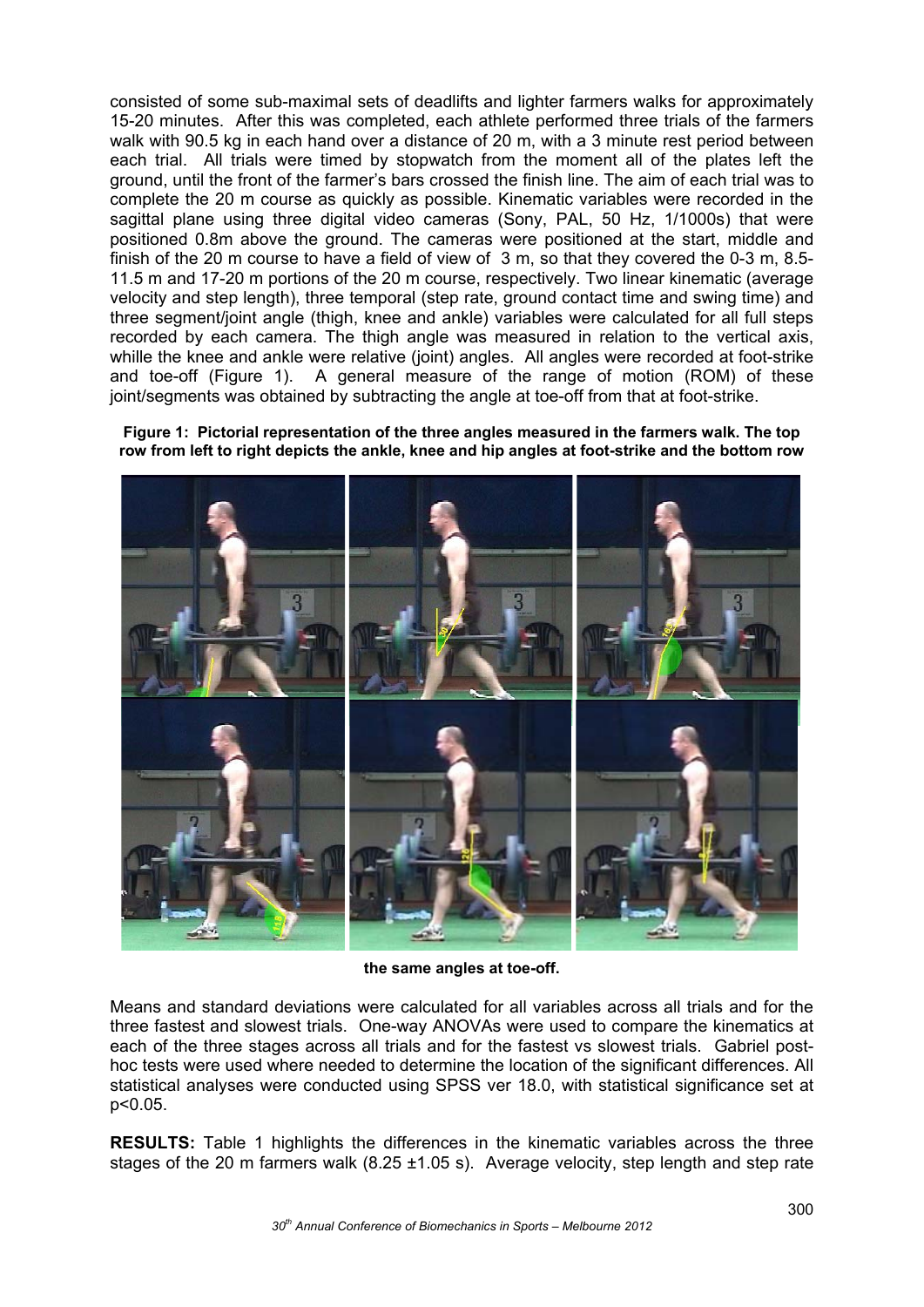significantly increased while contact time significantly reduced from the initial to the latter two stages. A number of significant differences in joint/segment angles were also observed.

## **Table 1: Differences in the kinematics of the farmers walk across the three stages.**

|                          | Stage 1 (0-3 m)                 | Stage 2 (8.5-11.5 m)     | Stage 3 (17–20 m) |  |
|--------------------------|---------------------------------|--------------------------|-------------------|--|
| Average velocity (m/s)   | 2.41 ±0.32 $a, b$               | $3.29 \pm 0.38$          | $3.15 \pm 0.32$   |  |
| Step Length (m)          | 1.35 $\pm$ 0.12 <sup>a, b</sup> | $1.67 + 0.10$            | $1.62 \pm 0.16$   |  |
| Step rate (Hz)           | 1.79 $\pm$ 0.14 a, b            | $1.97 + 0.13$            | $1.93 + 0.12$     |  |
| Ground contact time (s)  | $0.36 \pm 0.04$ <sup>a, b</sup> | $0.30 \pm 0.03$          | $0.30 \pm 0.04$   |  |
| Swing time (s)           | $0.20 \pm 0.02$                 | $0.21 \pm 0.01$          | $0.21 \pm 0.02$   |  |
| Thigh Angle $@$ FS $(°)$ | $32 + 3$                        | $34 + 3$                 | $33 + 5$          |  |
| Thigh Angle $@$ TO $(°)$ | $5 \pm 4$ <sup>a</sup>          | $-4 \pm 3$               | 0±13              |  |
| Thigh ROM $(^\circ)$     | $-27 \pm 5$ <sup>a, b</sup>     | $-38 + 4$                | $-33 \pm 14$      |  |
| Knee Angle $@$ FS $(°)$  | 150 ±6 $a, b$                   | 155 ±6 $b$               | $161 + 10$        |  |
| Knee Angle $@$ TO $(°)$  | 124 ±7 $a$                      | 130 $\pm$ 8 <sup>b</sup> | $123 + 11$        |  |
| Knee ROM $(^\circ)$      | $-24 \pm 8^{b}$                 | $-25 \pm 10^{b}$         | $-38 + 17$        |  |
| Ankle Angle @ FS (°)     | 100 $\pm$ 8 <sup>b</sup>        | 110 $±9$                 | $117 + 9$         |  |
| Ankle Angle $@$ TO $(°)$ | $111 \pm 5$                     | $114 + 6$                | $117 + 8$         |  |
| Ankle ROM $(°)$          | $-12 \pm 8$ <sup>a, b</sup>     | $-4 \pm 7$               | 0±11              |  |

All data are mean  $\pm$ SD.  $a -$  Significant difference to Stage 2;  $b -$  Significant difference to Stage 3; FS – foot-strike; TO – toe-off; ROM=range of motion.

| Table 2: Differences in the kinematics of the three fastest and slowest farmers walks at each of |  |
|--------------------------------------------------------------------------------------------------|--|
| the three stages.                                                                                |  |

|                          | Stage 1 (0-3 m) |              | Stage 2 (8.5-11.5 m) |             | Stage 3 (17–20 m) |              |
|--------------------------|-----------------|--------------|----------------------|-------------|-------------------|--------------|
|                          | Slowest         | Fastest      | Slowest              | Fastest     | Slowest           | Fastest      |
| Average velocity (m/s)   | 2.19            | 2.61         | 2.83                 | 3.64        | 2.56              | 3.66         |
|                          | ±0.27           | ±0.38        | $±0.36*$             | ±0.15       | $±0.28*$          | ±0.17        |
| Step Length (m)          | 1.33            | 1.38         | 1.57                 | 1.77        | 1.40              | 1.83         |
|                          | ±0.09           | ±0.16        | $±0.12*$             | ±0.03       | $±0.17*$          | ±0.04        |
| Step rate (Hz)           | 1.64            | 1.88         | 1.79                 | 2.05        | 1.83              | 2.01         |
|                          | $±0.12*$        | ±0.10        | $±0.10*$             | ±0.05       | $±0.04*$          | ±0.13        |
| Ground contact time (s)  | 0.39            | 0.32         | 0.33                 | 0.28        | 0.34              | 0.29         |
|                          | $±0.04*$        | ±0.03        | $±0.02*$             | ±0.01       | $±0.03*$          | ±0.02        |
| Swing time (s)           | 0.21            | 0.19         | 0.22                 | 0.20        | 0.20              | 0.21         |
|                          | ±0.01           | ±0.02        | ±0.02                | ±0.00       | ±0.03             | ±0.02        |
| Thigh Angle $@$ FS $(°)$ | $36 + 3*$       | $30 + 3$     | $33 + 4$             | $37 + 2$    | $31 + 4*$         | $38 + 3$     |
| Thigh Angle $@$ TO $(°)$ | 7±2             | 2±5          | $-3±5$               | $-5±1$      | $-4 \pm 2$        | $-6 \pm 3$   |
| Thigh ROM $(^\circ)$     | $-30 + 4$       | -27 ±6       | $-36 + 4*$           | $-42 \pm 3$ | $-35 + 6*$        | $-44 + 4$    |
| Knee Angle $@$ FS $(°)$  | $151 + 5$       | $147 + 7$    | $159 + 8$            | $151 + 5$   | $166 + 16$        | 156 ±6       |
| Knee Angle $@$ TO $(°)$  | $122 + 3$       | $124 + 6$    | $130 + 9$            | $127 + 7$   | $122 + 7$         | $128 + 9$    |
| Knee ROM $(°)$           | $-26 \pm 4$     | $-21 \pm 6$  | $-30 + 9$            | $-24$ ±11   | $-44 + 21$        | $-28 \pm 12$ |
| Ankle Angle $@$ FS $(°)$ | 106 ±6          | $99 + 8$     | $113 + 5*$           | $101 + 6$   | $110 + 4$         | $113 + 8$    |
| Ankle Angle $@$ TO $(°)$ | $114±3*$        | $108 + 4$    | 113 $±5$             | 111 $±7$    | 118 $±5$          | $117 + 7$    |
| Ankle ROM $(^\circ)$     | -8 ±6           | $-10 \pm 10$ | $1±5*$               | -10 ±4      | $-7±8$            | $-3 \pm 4$   |

All data are mean  $\pm$ SD.  $*$  – Significant difference between slowest to fastest trials; FS – footstrike; TO – toe-off; ROM=range of motion.

Table 2 compares the fastest  $(7.08 \pm 0.19 \text{ s})$  and slowest  $(9.94 \pm 0.15 \text{ s})$  20 m trials. The slowest 3 trials came from two subjects, with the fastest 3 trials from another two subjects. Average velocity, step length and step rate were generally significantly greater and contact time significantly less for the fastest trials. Relatively few significant differences were found for the joint/segment angles, with these tending to be confined to the thigh angle.